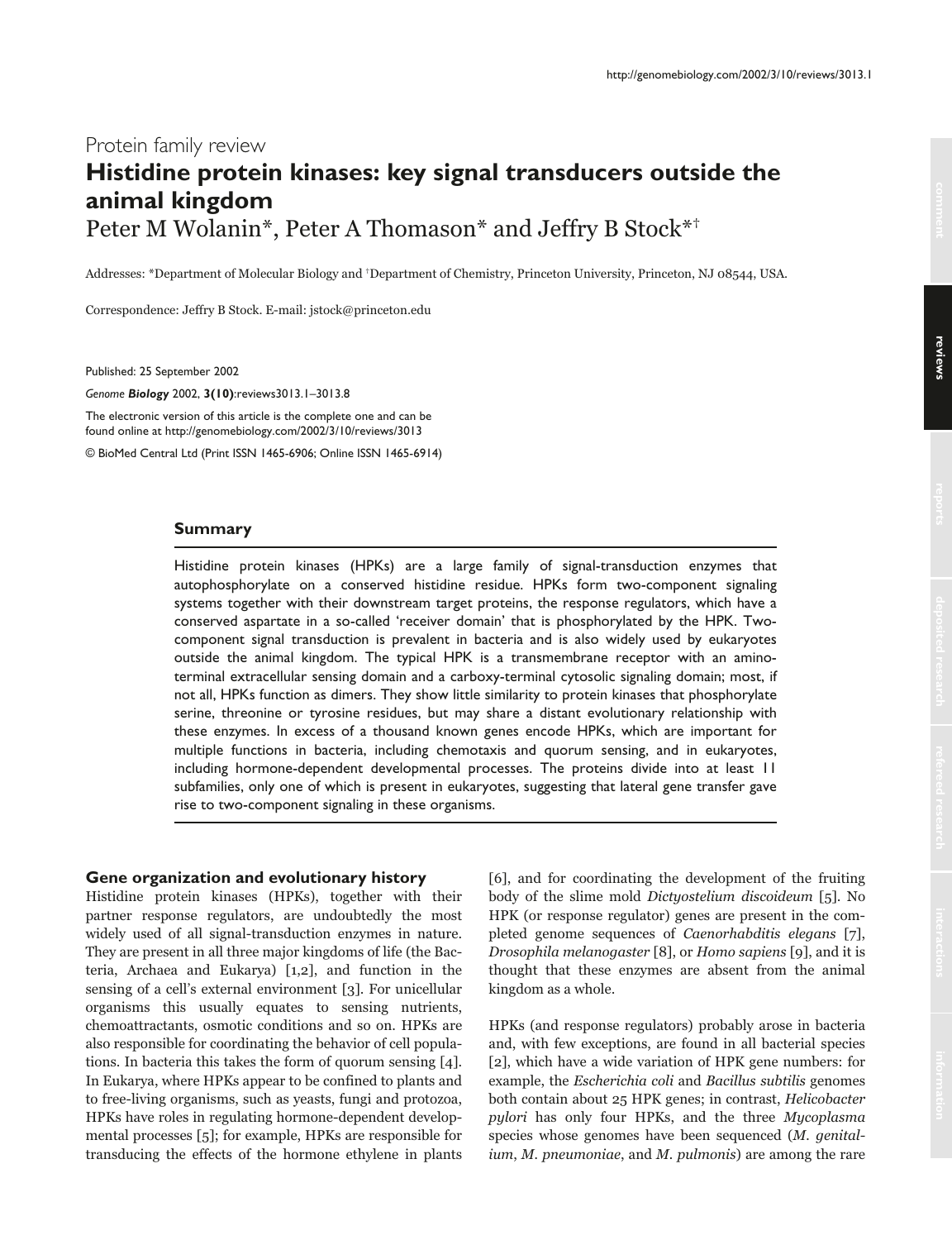exceptions with no HPK genes. There are well over a thousand HPK genes currently in sequence databases, and HPK genes are found much less frequently in archaea and eukaryotes than in bacteria. HPK proteins can be divided by sequence analysis into 11 subfamilies, and virtually all eukaryotic HPKs belong to a single subfamily [1]. This, and the relative scarcity of HPK genes in archaea and eukaryotes, supports the notion that HPK (and response regulator) genes arrived in eukaryotes and archaea by lateral gene transfer from bacteria.

In prokaryotes, the genes for cognate pairs of HPKs and response regulators are typically found together in a single operon, such as the EnvZ-OmpR system that controls osmosensing in  $E$ .  $\text{coli}$  [3]. The functional relationship between these signaling partners is therefore reflected in their gene organization. Cross-regulation of a response regulator by additional histidine kinases does occur, however. For instance, the OmpR response regulator receives phosphate in vivo not only from its cognate HPK EnvZ, but also from the ArcB histidine kinase [10], although the ArcB and  $OmpR$  genes are not on the same operon.

In eukaryotes, HPK and receiver domains, containing the aspartate that is phosphorylated by the HPK, are generally encoded within a single gene, whereas in bacteria the receiver domain is part of the response regulator. Eukaryotic HPK proteins therefore contain both elements of the traditional two-component pathway, and are referred to as 'hybrid kinases'. Such hybrid kinases, while predominating in eukaryotes, are only a small minority among prokaryotic HPKs; all hybrid HPKs (both eukaryotic and prokaryotic) belong to a subdivision of the HPK1 gene family, one of the 11 HPK families (Figure 1) [1].

# **Characteristic structural features**

HPKs catalyze the transfer of phosphate from ATP to a unique histidine residue, and all HPKs have a conserved ATP-binding catalytic domain that is required for kinase activity. This catalytic domain, together with a dimerization domain, forms the kinase core. The HPKs are classified into 11 subfamilies on the basis of the sequences of these two core domains [1]. Figure 1 shows a sequence alignment of the core domains with a representative of each subfamily.

# The core domains

Histidine kinase activity depends on homodimer formation, with the dimerization domains, which have two-stranded coiled-coils, coming together to form a four-helix bundle  $[11,12]$ . It can be seen in Figure 1 that, except for the HPK9 family (the CheA family), the dimerization domain includes a motif, known as the H-box, which contains the site of autophosphorylation. As in the case of tyrosine protein kinases, such as the insulin receptor, HPK-mediated autophosphorylation appears to occur in trans, with the catalytic domain of one subunit in a dimer phosphorylating the H-box histidine in the opposing subunit  $\lceil 3 \rceil$ . Many HPKs also have phosphatase activity which dephosphorylates the response regulator and opposes kinase function  $[3,13]$  (for details see the Mechanism section); phosphatase activity is mediated by the dimerization domain in these HPKs.

The catalytic domain of HPKs has clear sequence and structural homology to the ATP-binding domains of type II topoisomerases (such as GyrB), the mismatch repair protein MutL, and the heat-shock protein Hsp90 [14-16]. These domains form a family with a conserved structure of several  $\alpha$  helices packed over one face of a large, mostly antiparallel,  $\beta$  sheet, forming a loop that closes over the bound ATP (the 'ATP lid'). The ATP lid and the entire ATPbinding site are poorly organized in the absence of ATP or ATP analogs  $[14,15,17]$ . A substantial ordering of structure and other conformational changes in the ATP lid can be seen in the X-ray crystal structures of nucleotide-bound forms of MutL and GyrB as well as the HPKs CheA (which is involved in bacterial chemotaxis) [16] and PhoQ (which senses environmental concentrations of  $Ca^{2+}$  and  $Mg^{2+}$ ) [18]. Within the HPK catalytic domain four conserved motifs, the N, D, F, and G boxes, are involved in ATP binding [16,18], and probably also in catalysis and phosphotransfer. The motifs can be seen in Figure 1. Some subfamilies (HPK7 and HPK8) appear to have no identifiable F box, and the HPK10 subfamily has no identifiable D box. The D and G boxes [1,19] have also been labeled the G1 and G2 boxes, respectively  $[20]$ .

Figure 2 shows representations of the only three available structures of HPKs, from which a number of insights have been gained about the overall structure of HPKs  $[14,15,21]$ , as well as the role of conserved residues of the catalytic domain in interactions with the  $Mg^{2+}$  co-factor, which is required for ATP binding, and the nucleotide substrate [ $14,16,18$ ]. The aspartate that defines the D box is hydrogenbonded directly to the adenine ring of the ATP. Buried water molecules form hydrogen bonds that connect additional amino-acid residues in the N and D boxes to the adenine. The bound Mg<sup>2+</sup> bridges from the nucleotide phosphates to residues in the N box. The F box is part of the ATP lid, whereas the G box forms the flexible hinge at the end of the ATP lid. Hydrolysis of ATP is coupled to  $Mg^{2+}$  release and conformational changes in the ATP-binding cavity, and the ATP lid does not remain wellordered with ADP in the binding site. The ordering of the ATP lid may couple ATP binding to interactions between domains, such as those between the catalytic domain and the H-box region. On the basis of the CheA structure, it seems that there is substantial flexibility in the region of the hinge that joins the dimerization and catalytic domains [15]. This flexibility may be critical for the domain rearrangements that occur during the catalytic cycle [22].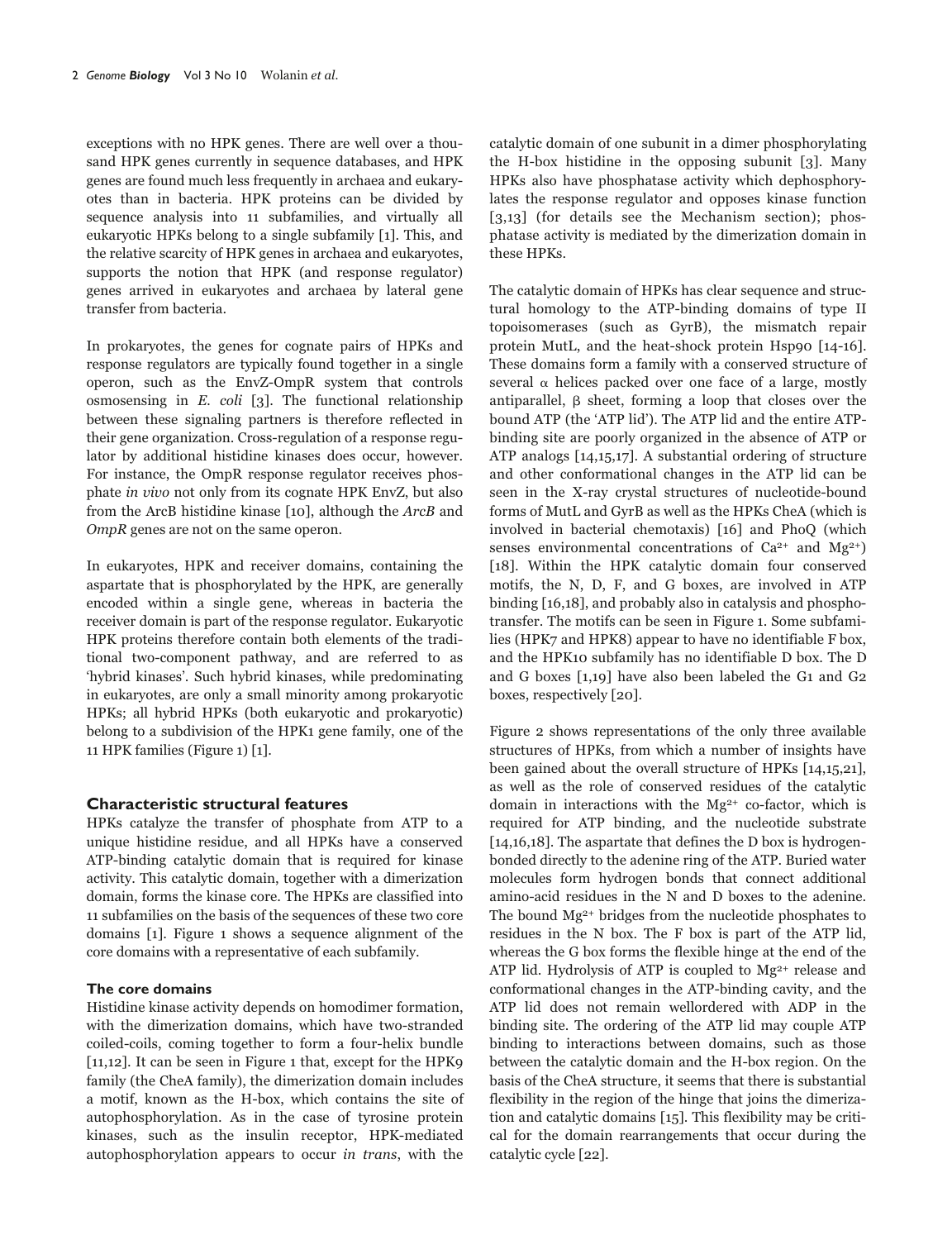

#### **Figure 1**

Conserved sequence motifs in the 11 histidine protein kinase subfamilies. **(a)** Motifs representative of conserved sequences in the HPK1 family, which includes a majority of all HPKs, including all eukaryotic HPKs [1]. **(b)** The relative positions of the conserved motifs in a representative HPK (*E. coli* EnvZ). Regions known or predicted to be  $\alpha$  helical are shown as rectangles, and  $\beta$  sheets as arrows [14,21]. The conserved regions that make up the HPK core, designated the H, N, D, F and G boxes (shown in blue), typically span approximately 200 residues in total [1,19]. HAMP is a linker domain, and TM1 and TM2 are transmembrane helices. Sequence alignments of **(c)** the H box, **(d)** the N box, **(e)** the D and F boxes, and **(f)** the G box for one representative member of each of the 11 HPK subfamilies (except for the HPK1 family, where one member of HPK1a and one member of HPK1b are shown). The proteins used to make this alignment were: HPK1a, *Pseudomonas aeruginosa* KinB (595 amino acids in total); HPK1b, *E. coli* TorS (914 amino acids); HPK2, *E. coli* EnvZ (450 amino acids); HPK3, *E. coli* PhoQ (486 amino acids); HPK4, *E. coli* NtrB (349 amino acids); HPK5, *E. coli* DcuS (543 amino acids); HPK6, *Archaeoglobus fulgidus* g2648416 (607 amino acids); HPK7, *E. coli* NarQ (566 amino acids); HPK8, *E. coli* YehU (561 amino acids); HPK9, *E. coli* CheA (654 amino acids); HPK10, *Streptococcus pneumoniae* ComD (441 amino acids); HPK11, *Methanobacterium* mth292 (564 amino acids). The regions chosen for these alignments were taken from subfamily-specific alignments carried out in one of our previous studies [1], and are indicated in parentheses. Sequences were aligned using ClustalW. To simplify the alignment, a 25 amino-acid region of HPK9 was removed in the D-box region (indicated by an open square), and a 3 amino-acid region of HPK8 was removed in the G-box region (indicated by a filled square). HPK9 does not contain an H box in its dimerization domain, so HPK9 was left out of the H-box alignment. HPK7 and HPK8 do not contain an F box. The HPK11 subfamily contains a partially conserved F box, but the example used for this alignment does not. Highly conserved residues (those present in a majority of the subfamilies) are shown boxed in dark blue, and a consensus sequence is presented below the aligned sequences; positions containing chemically similar residues are shown boxed in light blue and indicated by a dot in the consensus sequence.

#### **The sensing and linker domains**

On the basis of gene sequence analyses, the typical HPK appears to be a transmembrane sensor. This type of HPK usually has an uncleaved signal sequence, which serves as a first transmembrane helix (TM1), an extracellular sensing domain, and a second transmembrane helix (TM2); this is similar to typical type I tyrosine protein kinase receptors, such as the receptors for the epidermal growth factor (EGF) and insulin [23], but in eukaryotic tyrosine protein kinase receptors the signal sequence is generally cleaved to remove TM1. The extracellular sensing domains of HPKs are extremely diverse and, in contrast to the type I tyrosine protein kinase receptors, no conserved structural motif can be inferred from sequence comparisons [22]. It seems that almost any type of sensory domain can regulate HPK activity. In Gram-negative bacteria some HPKs sense through interaction with a periplasmic binding protein that may also interact with ATP-binding cassette (ABC) transport systems [24].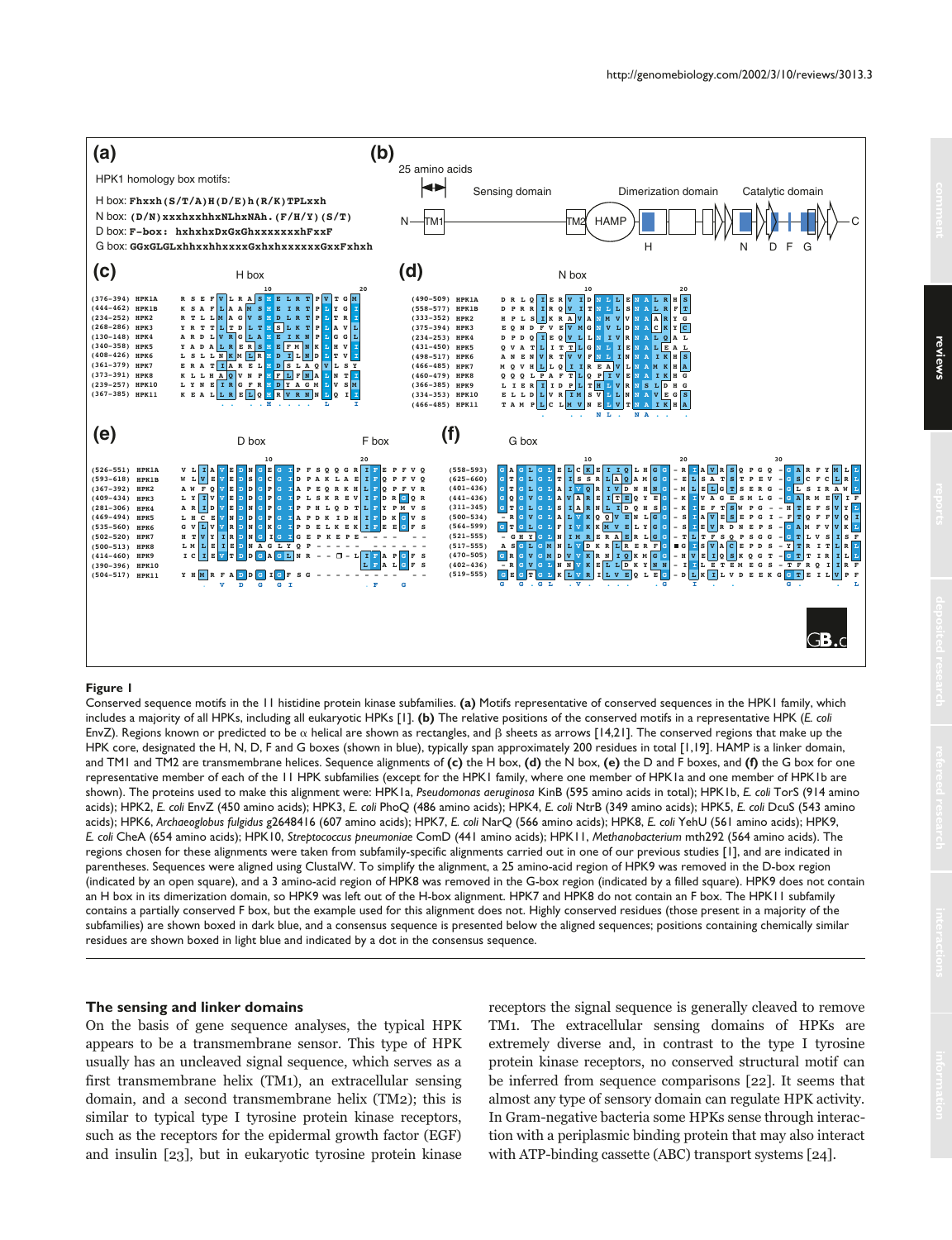

#### Figure 2

A comparison of the three-dimensional structures of three HPK families (HPK2, HPK3, and HPK9) shows the strong conservation of the catalytic domain structure. (a) The kinase core (dimerization and catalytic domains) of an HPK9, the Thermotoga maritima CheA (Protein Data Bank, PDB, entry 1B3Q) [15]. (b) The catalytic domain of T. maritima CheA complexed with Mg<sup>2+</sup> and the nucleotide analog ADPCP (PDB entry 1158) [16]. (c) The catalytic domain of the HPK2 E coli EnvZ complexed with ADP (model 1 from PDB entry 1BXD) [14]. (d) The catalytic domain of an HPK3, PhoQ of E. coli, complexed with Mg<sup>2+</sup> and the nucleotide analog AMPNP (PDB entry 1ID0) [18]. The figure was created with Swiss-PdbViewer 3.7 and rendered with POV-Ray 3.1.

Inside the cytoplasm, a typical HPK has a HAMP domain, a widely distributed putative regulatory element in transmembrane and other signaling proteins [25], that consists of about 50 residues with two helical segments and a nonhelical, compact subdomain in between [25,26]. The HAMP domain (also called the linker) is located between the second transmembrane domain and the dimerization domain (Figure 1) and may play a criticial role in HPK signal transduction [25,26]. It may also directly participate in binding sensory co-factors, such as flavin adenine dinucleotide (FAD) [27]. The HAMP domain might have a structure analogous to that of helix-loop-helix transcription factors [22].

# **Hybrid kinases**

As mentioned above, hybrid HPKs contain both an HPK and an additional carboxy-terminal receiver domain. They are not stand-alone signaling systems, however, but have to communicate with a separate downstream response regulator with an output activity. They achieve this by using a multi-step phosphorelay mechanism, rather than the single phosphotransfer mechanism that operates in normal twocomponent signaling pathways [28]. In phosphorelays, an intermediate histidine phosphotransfer protein (HPt) is involved either as a soluble protein or as an attached carboxy-terminal domain of the hybrid HPK. HPt proteins receive phosphates from hybrid HPKs and shuttle them to the receiver domains of the downstream response regulators [28]. In certain phosphorelay systems, receiver domains of hybrid HPKs also mediate the hydrolysis of phosphorylated HPt intermediates [29]. The phosphate group is carried on a conserved histidine residue of the HPt protein. A number of three-dimensional structures of HPt domains have been solved, including those of the bacterial HPKs ArcB [30], and CheA [31] as well as the yeast Hpt protein Ypd1 [32]. Despite their diversity of sources, these structures reveal a nearly identical four-helix-bundle core structure [31].

Structures of a range of response regulator receiver domains have also been determined, although not of a hybrid kinase and only of a few intact response regulators. The structure of the receiver domain of the chemotaxis response regulator CheY is generally taken as the stereotypical example of this domain [33,34]. The receiver domain is a five-stranded parallel  $\beta$  sheet that is wound twice, and the site of aspartate phosphorylation is in an acidic pocket near the carboxy-terminal edge of the  $\beta$  sheet [32].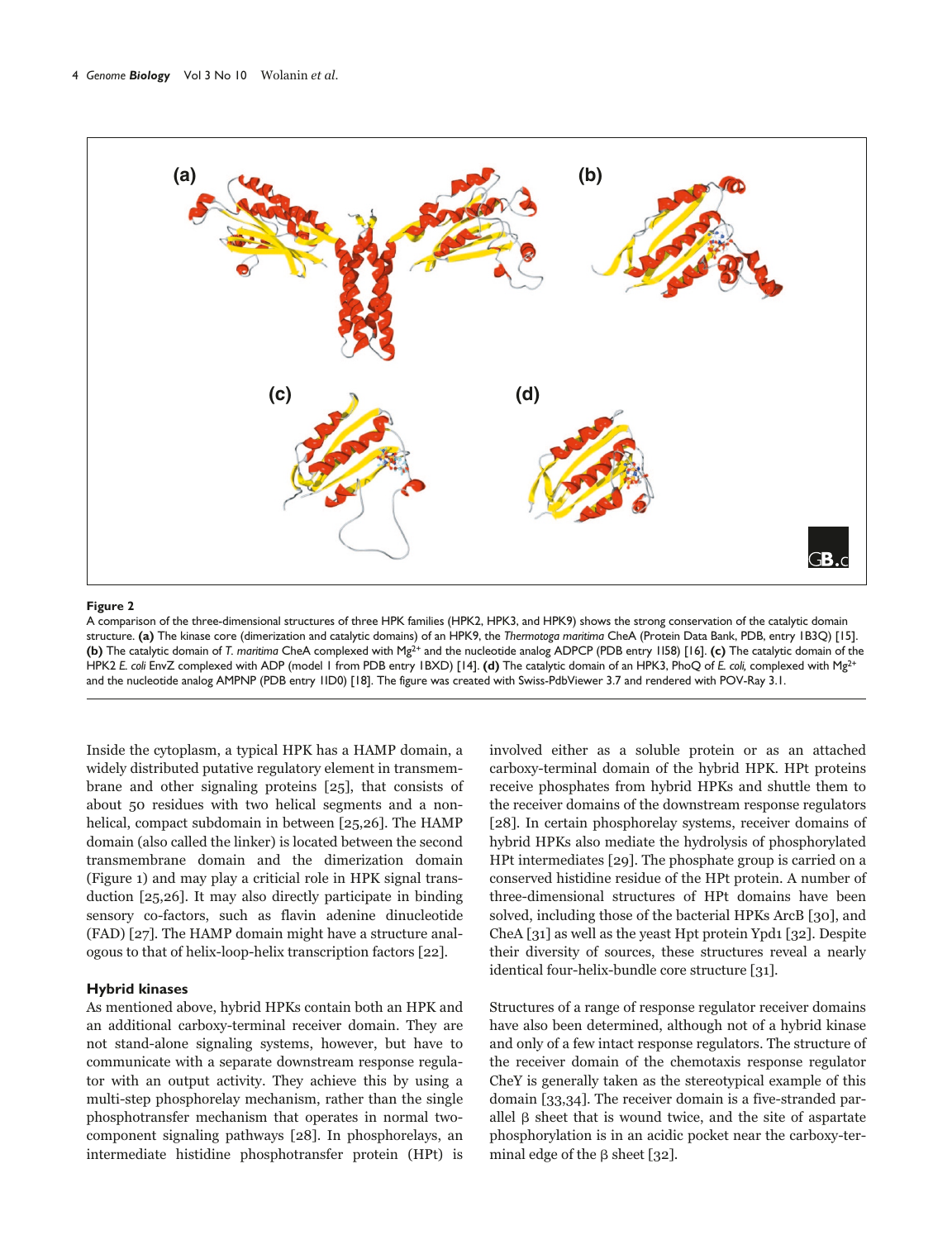# **Localization and function Transmembrane receptor HPKs**

Most HPKs are transmembane proteins that are presumed to be receptors for extracellular signals  $[35]$ . In the vast majority of cases, the putative ligands are not known. Furthermore, membrane localization does not necessarily mean that the HPK has to bind a soluble extracellular ligand. For example, the well-studied E. coli osmosensing HPK EnvZ is an integral membrane protein that appears to have a periplasmic sensing domain. Removal of this domain does not disrupt osmosensing via EnvZ, however [36], and it is unlikely that EnvZ senses osmolarity by directly binding small soluble molecules. It is more likely that changes in osmolarity modulate interactions of EnvZ with outer membrane proteins, or affect membrane tension, and such changes might in some other way shift the equilibrium between kinase and phosphatase activity of EnvZ. A similar mechanism might regulate the activity of the osmosensing HPK Sln1p in the yeast Saccharomyces cerevisiae, given that the Sln1p transmembrane regions are required for transducing changes in osmolarity [37].

# **Soluble HPKs**

Some HPKs are soluble cytosolic proteins that couple to discrete transmembrane receptors, and another group of HPKs are predicted to be soluble proteins that so far have no known membrane-linked receptor. The best-studied example of a soluble HPK that couples to transmembrane receptors is CheA [11,22]. In E. coli, CheA couples to five different chemotaxis receptors, four of which bind - either directly or through the use of a separate binding protein small ligands, such as amino acids and sugars, which in turn act as chemoattractants for the bacteria. Through interactions between the receptors and CheA, ligand binding regulates CheA HPK activity and thus controls activity of the chemotaxis two-component system. This situation is operationally very similar to that of mammalian cytokine receptors that control the activity of soluble cytosolic tyrosine protein kinases: like the E. coli chemotaxis receptors, cytokine receptors have no enzymatic activity of their own, but couple to intracellular protein kinases [23,38].

In a similar vein, receptor HPKs function analogously to growth factor receptors with tyrosine kinase activity in animal cells: both classes of receptor are type 1 membrane proteins with an amino-terminal extracellular sensing domain that is linked to the intracellular signaling domain via a single transmembrane helix. Both types of receptor also function as dimers, *trans-phosphorylating* their partner subunit [23]. But whereas phosphotyrosine-bearing receptors act as binding sites for Src-homology 2 (SH2) domain proteins, autophosphorylated receptor HPKs transfer their phosphate to downstream response regulators, and so must in fact become dephosphorylated in order to transmit their signals. It is interesting to note that there are currently no examples of organisms that have both receptor tyrosine

kinases and receptor HPKs, and this suggests that these receptors fulfill equivalent roles.

The E. coli chemotaxis receptors that regulate CheA show higher-order organization in the bacterial inner membrane, where they are predominantly clustered in one macromolecular patch [39]. Although the chemotaxis receptors themselves are not HPKs, they might provide a model for the organization of those HPKs that function as receptors. The higher-order structures are thought to be necessary for the exquisite sensitivity and dynamic signaling properties of the chemotaxis signaling system [40]. Although chemotaxis may be a specialized signaling system, in principle its properties could be important for other signaling pathways that must be able to respond to small changes in ligand concentration and/or over a wide range of ligand concentrations.

## **Mechanism**

The responses generated by HPK signaling are mediated by response regulators, which - like HPKs - form a large family of proteins [1]. Most bacterial response regulators have an amino-terminal receiver domain containing the site of aspartate phosphorylation. Signaling proceeds by autophosphorylation of the HPK domain followed by phosphotransfer to a receiver domain [41,42]. A carboxy-terminal DNAbinding domain allows the response regulator to function as a transcriptional regulator [28]. The presence of the conserved receiver domain defines a protein as a response regulator, but not all response regulators are transcription factors. Other examples of output activities include enzymatic activity, such as that of the receptor methylesterase CheB [28], responsible for adaptation in bacterial chemotaxis, and protein-protein interaction, mediated, for example, by the chemotaxis effector protein CheY [28]. Regardless of the particular output function of a response regulator, its activity is strongly dependent on the state of aspartate phosphorylation of its receiver domain. Thus, extracellular signals are transduced into a cytosolic output response via a protein phosphorylation cascade mediated by an HPK and a response regulator.

HPK sensor domains regulate kinase activity, but as discussed above, many HPKs also have a phosphatase activity [3,13]. When the kinase state predominates, the net activity of the two-component pathway is phosphorylation of the response regulator; when the phosphatase state predominates, the net activity is dephosphorylation of the response regulator. Because two antagonistic states are in equilibrium, ligands exert tight regulation over pathway activity because a shift in the equilibrium between kinase and phosphatase steady states is amplified by zero-order ultrasensitive kinetic effects [43,44].

In many HPKs, the regulatory effects of the phosphatase activity predominate  $[3,45]$ . Thus, the dominant phenotype of a mutant strain lacking a particular receptor-HPK is often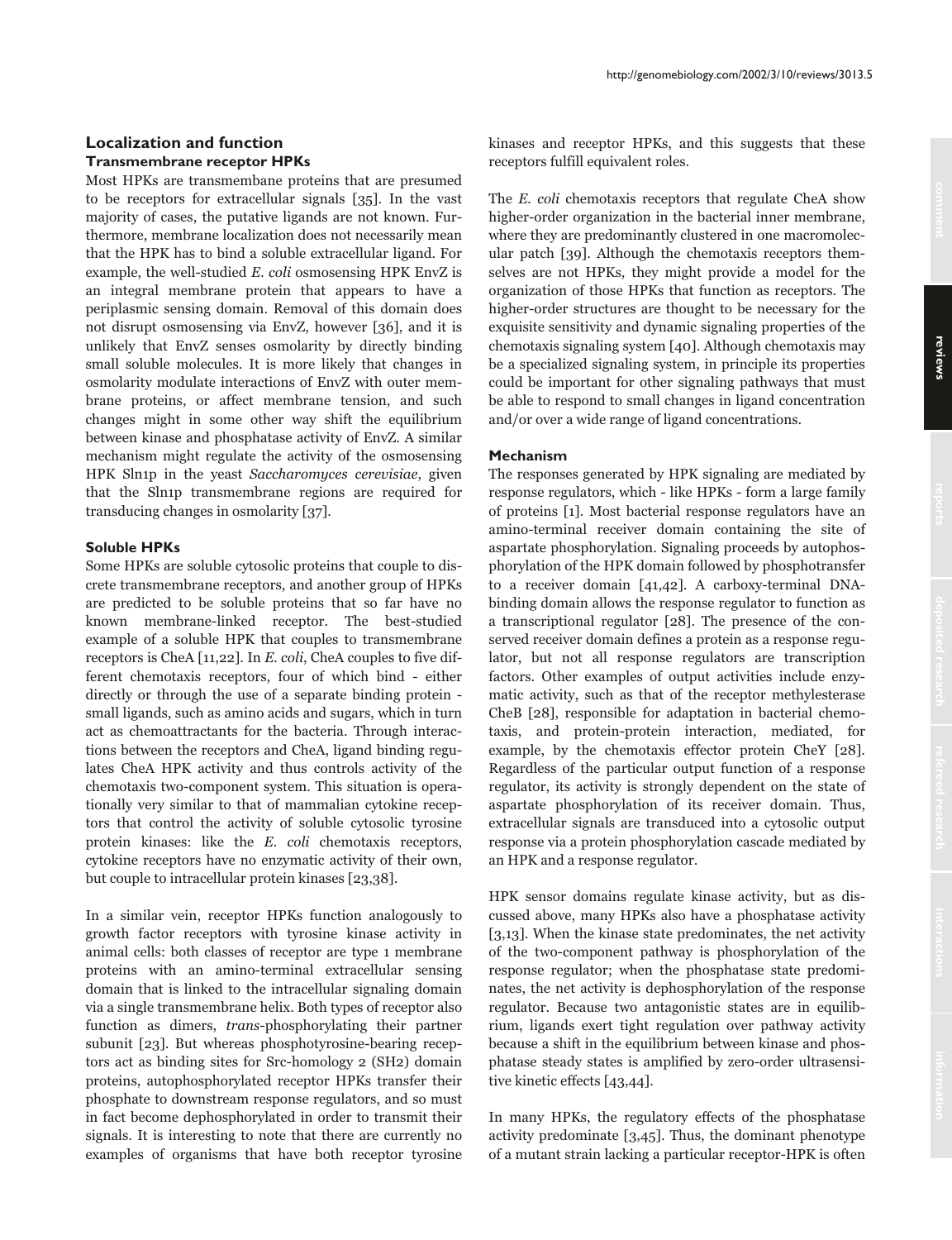a low-level constitutive activity of the response regulator under conditions in which, in wild-type cells, phosphatase activity of the HPK leads to response regulator inactivation. Regulation of these dual-function receptor-HPKs appears to involve modulation of a balance between two distinct states, namely kinase on and phosphatase off, or kinase off and phosphatase on [46]. This phosphatase activity is not simply a reverse phosphotransfer, however, because phosphatase activity is retained in some mutant HPKs lacking the H-box histidine [47], and most HPKs do not have intrinsic autophosphatase activity.

# **Frontiers**

HPKs and two-component systems are an exciting area of research for a growing number of research groups studying the basic biochemistry of these systems as well as those focused on medically relevant topics such as pathogenesis, quorum sensing, and biofilm formation. Of medical interest is the potential for using HPKs as targets for new classes of antimicrobial drug. HPKs are particularly attractive for this purpose because they are not found in animals, and also because interfering with a pathogen's HPK signaling systems may expose it to destruction by the host immune system rather than being directly toxic. This type of indirect antibiotic would be less likely to evoke resistance in the target strain. Although some potential HPK inhibitors have been discovered [16,48], none of them has yet advanced to the stage of being used as a pharmaceutical. Research in this area is likely to accelerate as more HPK structures become available and can be examined for structure-based drug design.

The HPK10 family is one that needs more basic study to determine structural information. It is a distinct and widely distributed family that includes six-transmembrane HPK receptors with hydrophobic amino-terminal domains; they are referred to as 'six-transmembrane' receptors, but both algorithmic predictions and measurements of topology have determined only that HPK10 receptors have between five and seven transmembrane helices [49,50]. These receptors appear generally to function in cell-cell communication. In the few cases where stimulatory ligands have been identified, they are small peptides or modified peptides that are secreted by the same organism. For example, the AgrC system in Staphylococcus aureus is a quorum-sensing system that exports and then senses modified peptides of eight to nine amino acids that have a thio-lactone ring  $[51]$ . There is no direct evidence that the six-transmembrane HPKs are dimers, and the kinase core domains of members of the HPK10 family differ from other HPKs; in particular, the HPK family has no D box, and the region near the H box does not show a high similarity to other HPK dimerization domains [1]. This suggests substantial differences in the geometry of the active site, and transmembrane signal transduction mediated by the HPK10 family may proceed by analogy to the events mediated by eukaryotic seven-transmembrane

receptors, whereas signaling through other families of HPK receptors is analogous to signaling through type I tyrosine protein kinases.

Finally, the study of HPK signaling in eukaryotes lags behind that in prokaryotes and many challenges lie ahead, including identifying the signaling connections between hybrid HPKs, HPt proteins and response regulators, and determining the interactions between the phosphorelay pathways and the other signaling pathways in eukaryotic cells. In *Arabidopsis thaliana* (and presumably in many other plants as well) the HPK gene family has undergone great expansion [5]. In Arabidopsis, at least five different HPK proteins act as receptors for the hormone ethylene, and the genes encoding these receptors show redundancy. Thus, plants with mutations in one, two or even three of these receptor HPKs have no phenotype; only a quadruple mutant strain shows a phenotype, namely a constitutive response to ethylene [6]. This complexity presents a significant practical challenge to the genetic analysis of HPK signaling in plants.

Similar challenges arise in studying *Dictyostelium* HPK genes, of which there are at least 15 [5]. Rather than responding to the same ligand, it is probable that many of these HPKs signal to the same output pathway (the response regulator RegA that controls intracellular cAMP levels), so the HPKs are likely to have overlapping functions. The HPK signaling pathways that control cAMP levels must be coordinated with other signaling systems, such as G-proteindependent pathways, that also regulate cAMP levels in the same cells  $[52]$ . A similar signal transduction network must also operate in other eukaryotic HPK systems that are known to control the activity of mitogen-activated protein (MAP) kinase pathways, such as those involved in ethylene signaling in *Arabidoposis* and osmosensing in yeast [6,42]. Our traditional view of signal transduction is heavily biased towards the mechanisms used by animal cells, and so HPKs are not the main focus of studies of signal-transduction enzymes, but outside the animal kingdom they are the most important transducers of extracellular signals.

#### **Acknowledgements**

P.M.W. was supported by NIH fellowship IF32 GM064228. P.A.T. was supported by a fellowship from the Wellcome Trust. This work was also supported by a grant from the Defense Advanced Research Projects Agency (3416183).

#### **References**

- Grebe TW, Stock JB: The histidine protein kinase superfamily. Ι. Adv Microb Physiol 1999, 41:139-227. The first thorough classification of HPK and response regulator families
	- on the basis of sequence alignments and motifs.
- Koretke KK, Lupas AN, Warren PV, Rosenberg M, Brown JR: Evo- $\mathcal{L}$ lution of two-component signal transduction. Mol Biol Evol 2000, 17:1956-1970.
	- An attempt to classify HPKs and response regulators into families, which includes some interesting speculation on evolutionary relationships between HPKs and eukaryotic protein kinases.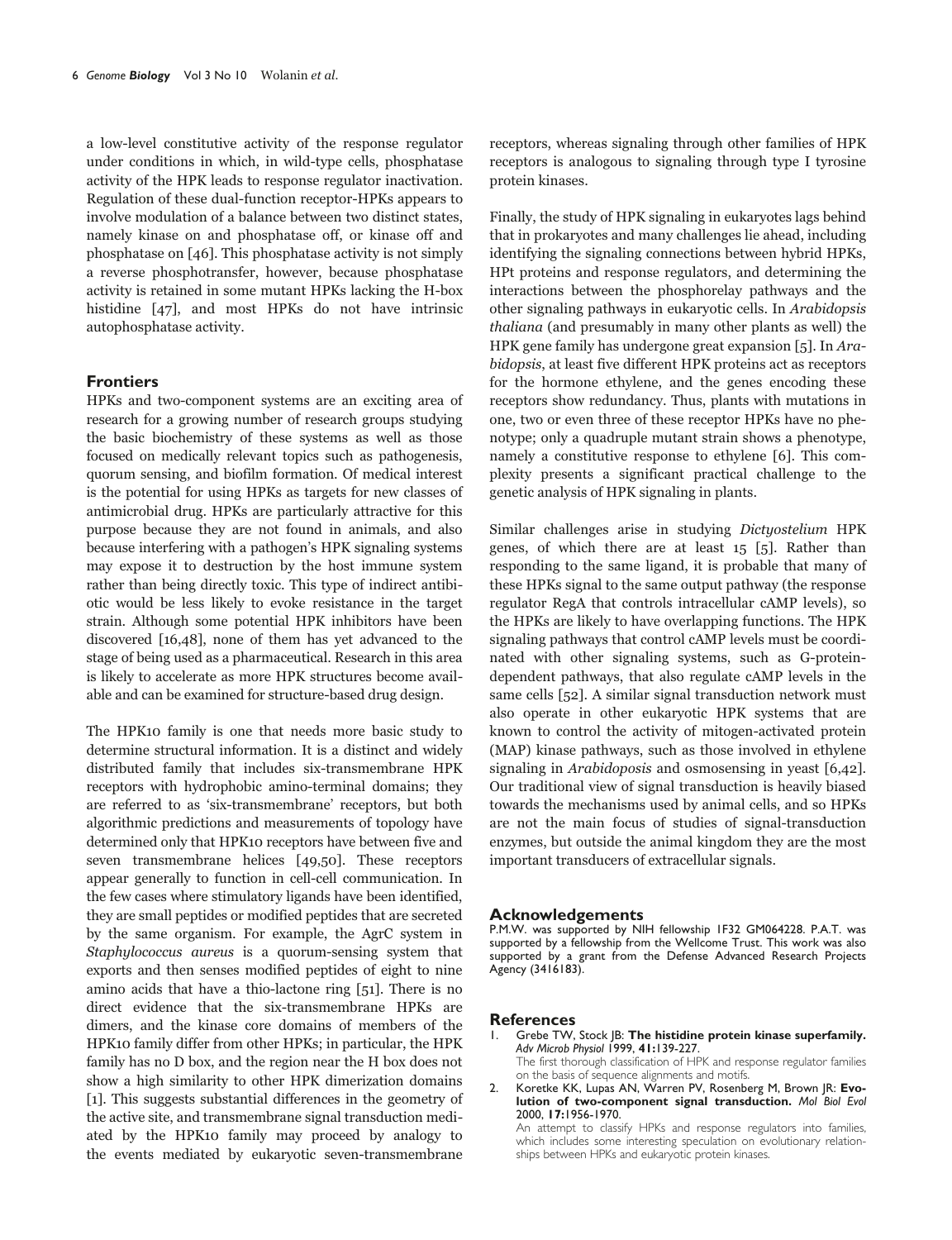3. Hoch JA, Silhavy TJ: *Two-component signal transduction.* Washington, D.C.: ASM Press, 1995. A collection of reviews by experts in two-component signal transduction that is considered the starting point for most literature searches.

This is still the best source of reviews for some areas, though others have become dated.

4. Fuqua C, Parsek MR, Greenberg EP: **Regulation of gene expression by cell-to-cell communication: acyl-homoserine lactone quorum sensing.** *Annu Rev Genet* 2001, **35:**439-468. A review of work on quorum sensing via acylated homoserine lactones,

including their production and their detection by receptor HPKs. 5. Thomason P, Kay R: **Eukaryotic signal transduction via histidine-aspartate phosphorelay.** *J Cell Sci* 2000, **113:**3141-3150. A review of HPK systems in eukaryotes and their interaction with downstream pathways such as MAP kinase cascades and the

cAMP/PKA pathway. 6. Hua J, Meyerowitz EM: **Ethylene responses are negatively regulated by a receptor gene family in** *Arabidopsis thaliana***.** *Cell* 1998, **94:**261-271.

An outstanding genetic study of ethylene receptor signaling in plants. Isolation of loss-of-function alleles of four ethylene receptor genes shows functional redundancy between the receptors, and also demonstrates that ethylene acts to inhibit the receptors rather than activating them.

7. The *C. elegans* Sequencing Consortium. **Genome sequence of the nematode** *C. elegans:* **a platform for investigating biology.** *Science* 1998, **282**:2012-2018.

Sequencing of the 97-megabase *C. elegans* genome was completed in 1998 and was the first genome of a multicellular organism to be fully sequenced.

8. Adams MD, Celniker SE, Holt RA, Evans CA, Gocayne JD, Amanatides PG, Scherer SE, Li PW, Hoskins RA, Galle RF, *et al.*: **The genome sequence of** *Drosophila melanogaster***.** *Science* 2000, **287**:2185-2195.

This paper reports the completion of the genome sequence of *D. melanogaster*, one of the most important experimental models in biology.

9. International Human Genome Sequencing Consortium: **Initial sequencing and analysis of the human genome.** *Nature* 2001, **409:**860-921.

A draft sequence of the human genome and intial analysis of the data.

10. Matsubara M, Kitaoka SI, Takeda SI, Mizuno T: **Tuning of the porin expression under anaerobic growth conditions by His-to-Asp cross-phosphorelay through both the EnvZ-osmosensor and ArcB-anaerosensor in** *Escherichia coli***.** *Genes Cells* 2000, **5:**555-569.

An excellent example of networking between two-component signal transduction systems.

- 11. Stock JB, Surette M: **Chemotaxis.** In Escherichia coli *and* Salmonella typhimurium*: Cellular and Molecular Biology*. Edited by Neidhardt FC. Washington, DC: ASM; 1996: 1103-1129. A detailed and thorough review of the chemotaxis system in *E. coli* and *Salmonella*, though some sections have been superseded by more
- recent research. 12. Dutta R, Qin L, Inouye M: **Histidine kinases: diversity of domain organization.** *Mol Microbiol* 1999, **34:**633-640. A review and hypothesis paper that includes some speculations about

HPK architecture and the interrelation between the different HPK domains.

13. Perego M, Hoch JA: **Protein aspartate phosphatases control the output of two-component signal transduction systems.** *Trends Genet* 1996, **12:**97-101. A review of the role of HPK phosphatase activity and HPK-independent

phosphatases in controlling the output of two-component systems.

14. Tanaka T, Saha SK, Tomomori C, Ishima R, Liu D, Tong KI, Park H, Dutta R, Qin L, Swindells MB, *et al*.: **NMR structure of the histidine kinase domain of the** *E. coli* **osmosensor EnvZ.** *Nature* 1998, **396:**88-92. The first structural analysis of an HPK catalytic domain and demonstra-

tion of the HPK structural homology to Hsp90 and DNA gyrase B. 15. Bilwes AM, Alex LA, Crane BR, Simon MI: **Structure of CheA, a**

- **signal-transducing histidine kinase.** *Cell* 1999, **96:**131-141. The first X-ray crystal structure of an HPK, and the only one that includes both the dimerization and catalytic domains.
- 16. Bilwes AM, Quezada CM, Croal LR, Crane BR, Simon MI: **Nucleotide binding by the histidine kinase CheA.** *Nat Struct Biol* 2001, **8:**353-360.

An important paper that shows the structural effects of binding different nucleotide analogs to the CheA catalytic domain.

17. Ban C, Junop M, Yang W: **Transformation of MutL by ATP binding and hydrolysis: a switch in DNA mismatch repair.** *Cell* 1999, **97:**85-97.

A seminal paper that provides a basis for understanding the relation of ATPase activity to conformational transitions in MutL and its homologs, such as the HPKs.

18. Marina A, Mott C, Auyzenberg A, Hendrickson WA, Waldburger CD: **Structural and mutational analysis of the PhoQ histidine kinase catalytic domain: insight into the reaction mechanism.** *J Biol Chem* 2001, **278:**41182-41190.

This paper presents a high-resolution X-ray structure of the PhoQ catalytic domain with an ATP analog bound. Together with the papers by Bilwes *et al.* [15,16], it provides a good understanding of the HPK catalytic domain structure.

- Stock A, Chen T, Welsh D, Stock |: CheA protein, a central regu**lator of bacterial chemotaxis, belongs to a family of proteins that control gene expression in response to changing environmental conditions.** *Proc Natl Acad Sci USA* 1988, **85:**1403-1407. The first sequence of a CheA protein and analysis that shows its relatedness to other HPKs through conserved sequence motifs.
- 20. Parkinson JS, Kofoid EC: **Communication modules in bacterial signaling proteins.** *Annu Rev Genet* 1992, **26:**71-112. A review of two-component systems in which the receiver domain and transmitter domain terminology was introduced, as well as the designation of various HPK sequence motifs as 'boxes'.
- 21. Tomomori C, Tanaka T, Dutta R, Park H, Saha SK, Zhu Y, Ishima R, Liu D, Tong KI, Kurokawa H, *et al*.: **Solution structure of the homodimeric core domain of** *Escherichia coli* **histidine kinase EnvZ.** *Nat Struct Biol* 1999, **6:**729-734. The first structure of the dimerization domain of an orthodox HPK, which shows a close relationship to the CheA structure.

22. Wolanin PW, Stock JB: **Transmembrane signaling and the regulation of histidine kinase activity.** In *Histidine Kinases in Signal Transduction*. Edited by Inouye M, Dutta R. New York: Academic Press; in press.

A forthcoming thorough review of HPK signaling in a new collection of reviews on two-component systems.

- 23. Schlessinger J: **Cell signaling by receptor tyrosine kinases.** *Cell* 2000, **103:**211-225.
- The most recent and thorough review of receptor tyrosine kinase signaling. 24. Quiocho FA, Ledvina PS: **Atomic structure and specificity of**
- **bacterial periplasmic receptors for active transport and chemotaxis: variation of common themes.** *Mol Microbiol* 1996, **20:**17-25.

A review of periplasmic binding protein structures and their roles in transport and chemotaxis.

25. Aravind L, Ponting CP: **The cytoplasmic helical linker domain of receptor histidine kinase and methyl-accepting proteins is common to many prokaryotic signalling proteins.** *FEMS Microbiol Lett* 1999, **176:**111-116.

Definition of the HAMP domain family as a widely occurring element in signal transduction systems and identification of the HPK 'linker region' as an important representative of this family.

26. Williams SB, Stewart V: **Functional similarities among twocomponent sensors and methyl-accepting chemotaxis proteins suggest a role for linker region amphipathic helices in transmembrane signal transduction.** *Mol Microbiol* 1999, **33:**1093-1102.

An examination of, and speculation on the role of, the linker region (or HAMP domain) in HPK transmembrane signaling.

27. Bibikov SI, Barnes LA, Gitin Y, Parkinson JS: **Domain organization and flavin adenine dinucleotide-binding determinants in the aerotaxis signal transducer Aer of** *Escherichia coli***.** *Proc Natl Acad Sci USA* 2000, **97:**5830-5835.

This paper demonstrates conclusively that Aer binds FAD and explores the relative roles of the PAS (a widely distributed sensory domain that is often involved in binding prosthetic groups such as heme or FAD) and HAMP domains in FAD binding.

- 28. Stock AM, Robinson VL, Goudreau PN: **Two-component signal transduction.** *Annu Rev Biochem* 2000, **69:**183-215. A recent and comprehensive review of two-component signaling that focuses especially on protein structures.
- 29. Freeman JA, Lilley BN, Bassler BL: **A genetic analysis of the functions of LuxN: a two-component hybrid sensor kinase that regulates quorum sensing in** *Vibrio harveyi***.** *Mol Microbiol* 2000, **35:**139-149.

A detailed analysis of a phosphorelay network in bacteria that controls quorum sensing.